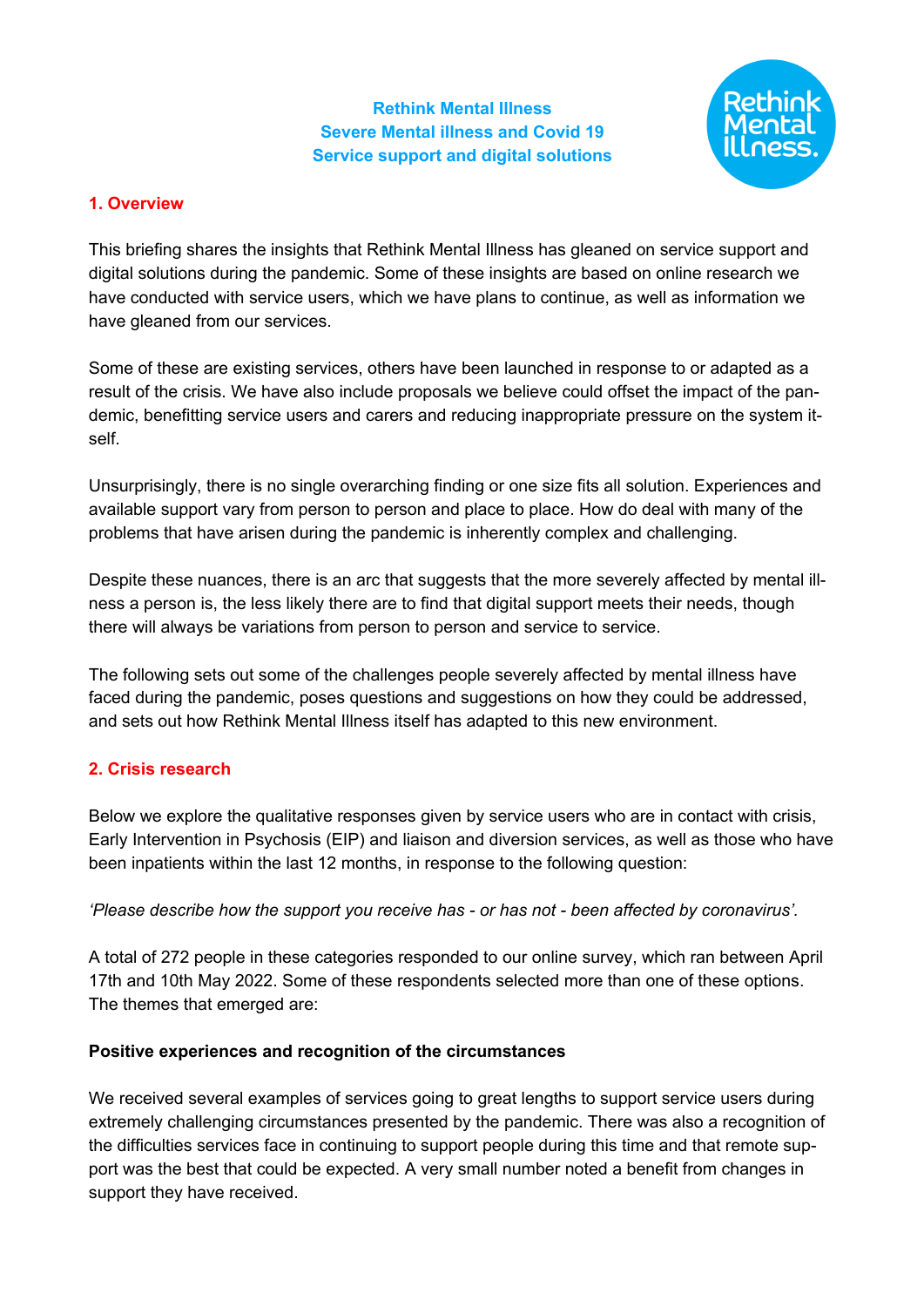

*'The Covid-19 Situation, and because I am lucky enough to live in a Shared Supported House has meant a certain, 'insulation effect' from this issue. Support from Medical and Mental Health Services has continued mainly as normal, albeit remotely / over the phone. This should be a model for the future'*

*'My GP has been superb and speaks to me weekly. She has also increased the dosage of my medication. All of my other treatments are now video calls, when I was seeing the people in person previously'.*

*'I'm still lucky enough to be contacted as frequently as I'm usually seen which most probably aren't* so I'm very grateful I just find phones much harder than in person due to anxiety and find in person *appointment more beneficial'*

*'Initially everything was simply cancelled, however recently video appointments have been introduced which is the best option under the circumstances and feels sufficient, I have no issues there'.*

#### **Challenges in remote delivery**

Despite the examples above, the majority of the qualitative response demonstrated that service users are struggling with the delivery of remote services, or have seen a drop off in the level of support they have received. A concerning number have received no support at all.

Several respondents noted that the nature of the support they receive has changed, that they struggle to be as honest in their remote sessions, and that the length of their appointments has reduced or their support has become less regular. Others have struggled to access helplines or reported that navigating access to support has been more challenging in the current environment. There appears to be some possible confusion over the purpose and expected outcomes of remote interventions. It is crucial that services make clear to service users the remit of the remote intervention to manage expectations and help the transition from face to face to virtual support.

'I get a weekly phone call that lasts about fifteen minutes, advice is the same every time with no *acknowledgement that advice isn't helping, despite being high risk and a former inpatient'.*

*'No one visits just phone calls I can't talk on phone my mom does it'.*

I left inpatient care earlier than planned due to the effects of lockdown on the hospital. The level of *support in the hospital was reduced. I can't access my planned follow up care as a daycare patient due to lockdown so am doing Skype therapy which is fine but not ideal'.*

'My support workers can't see me in person so they can only go by what I tell them. Not by what *they see'.*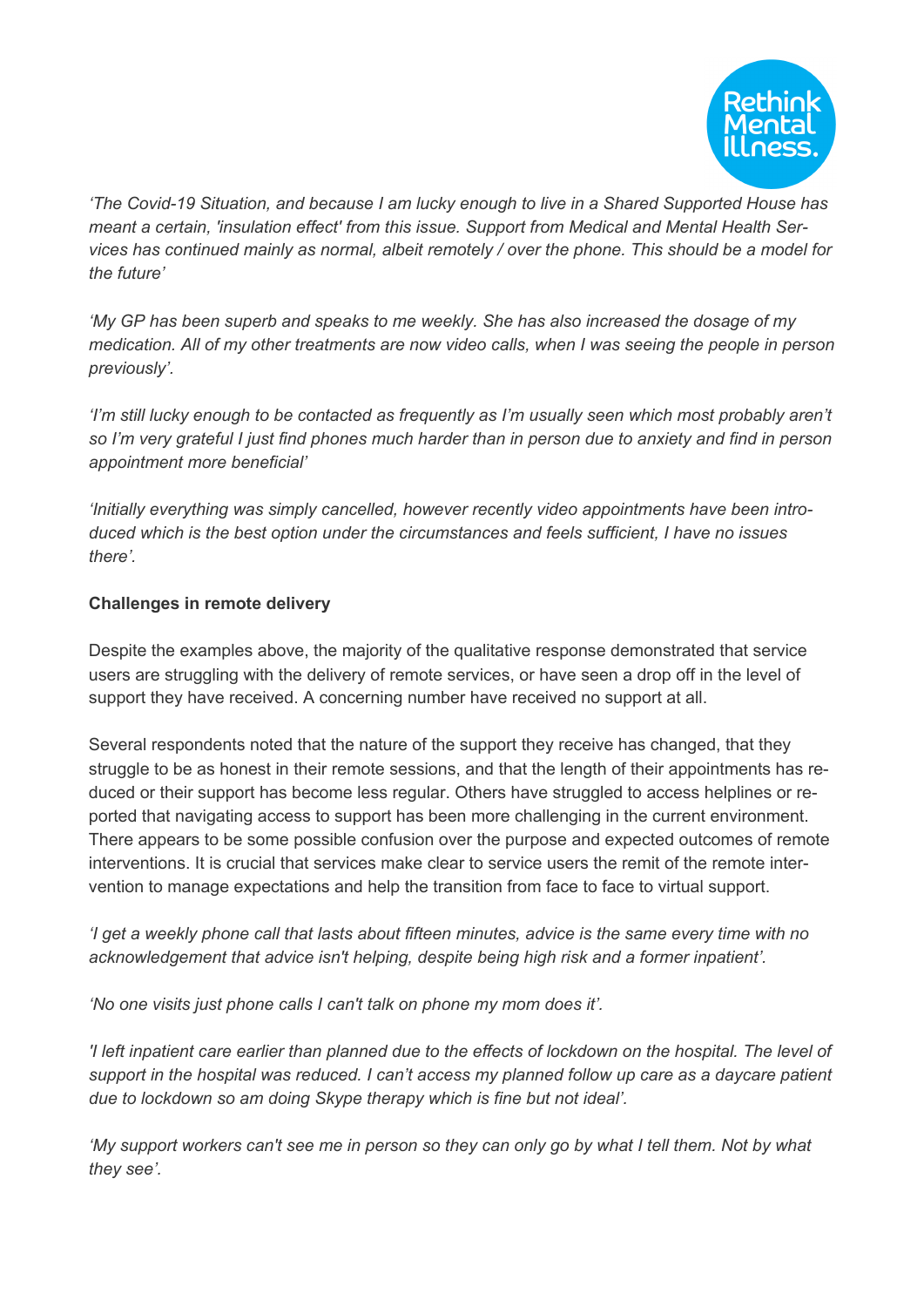

*'Everything from the CMHT is by phone now and I miss face to face visits. Services feel distant even though I can phone at any time. There can't be any 4 way meetings (e.g. psychiatrist, CPN, me and my carer. My GP uses video conferencing which is very good, but MH services don't have this'.*

*'Just quick phone calls instead of face to face appointments'.*

*'No face to face contact despite having been intubated and ventilated for 5 days in March before* being able to breathe again due to an overdose. I live alone and have no support network and just *phone contact has not been enough'.*

*'Only one phone call per week. No therapy'.*

*'Change to routine - staff not in services as regular or as readily available'.*

'No face to face. There's a reason for face to face with mental health. I can't be honest and feel so cut off. I am in crisis a lot of the time and I don't want to explain this to services. Maybe when it's *face to face they can read much more into it just by reading your body language etc'.*

*'Community mental health team contact me by phone or video calling so are keeping an eye on me*  and psychologist is continuing with my formulation. However I say that I am okay even if I am not *as l am afraid of the corona virus'.*

*'Phone anxiety is making it harder to be honest during online therapy sessions'.*

*'I get a phone call now. Just not the same and it's very brief'.*

*'I can't go to the clinic. The crisis number is always engaged'.*

*'The effect of the pandemic has been to add an extra layer of indecisiveness and delay. Most communication has been by phone, home treatment does not appear to be an option (I've been told the team is working in more limited ways and under great pressure) and the threshold for admission seems to be even higher than it would normally be'.*

## **Recommendations on change to delivery of services/digital solutions**

- Policy solutions for digitally excluded people are urgently required and should be a priority for NHS England and the government. Urgent research is needed into the extent of digital exclusion among people severely affected by mental illness and their experiences of remote mental health service delivery and during the current crisis.
- As lockdown restrictions are lifted, digital and telephone consultations should continue to be provided, but as an *enhancement* of options for service users who prefer this method. Face to face consultations must be re-introduced as soon as possible for the significant proportion who respond best to support in person.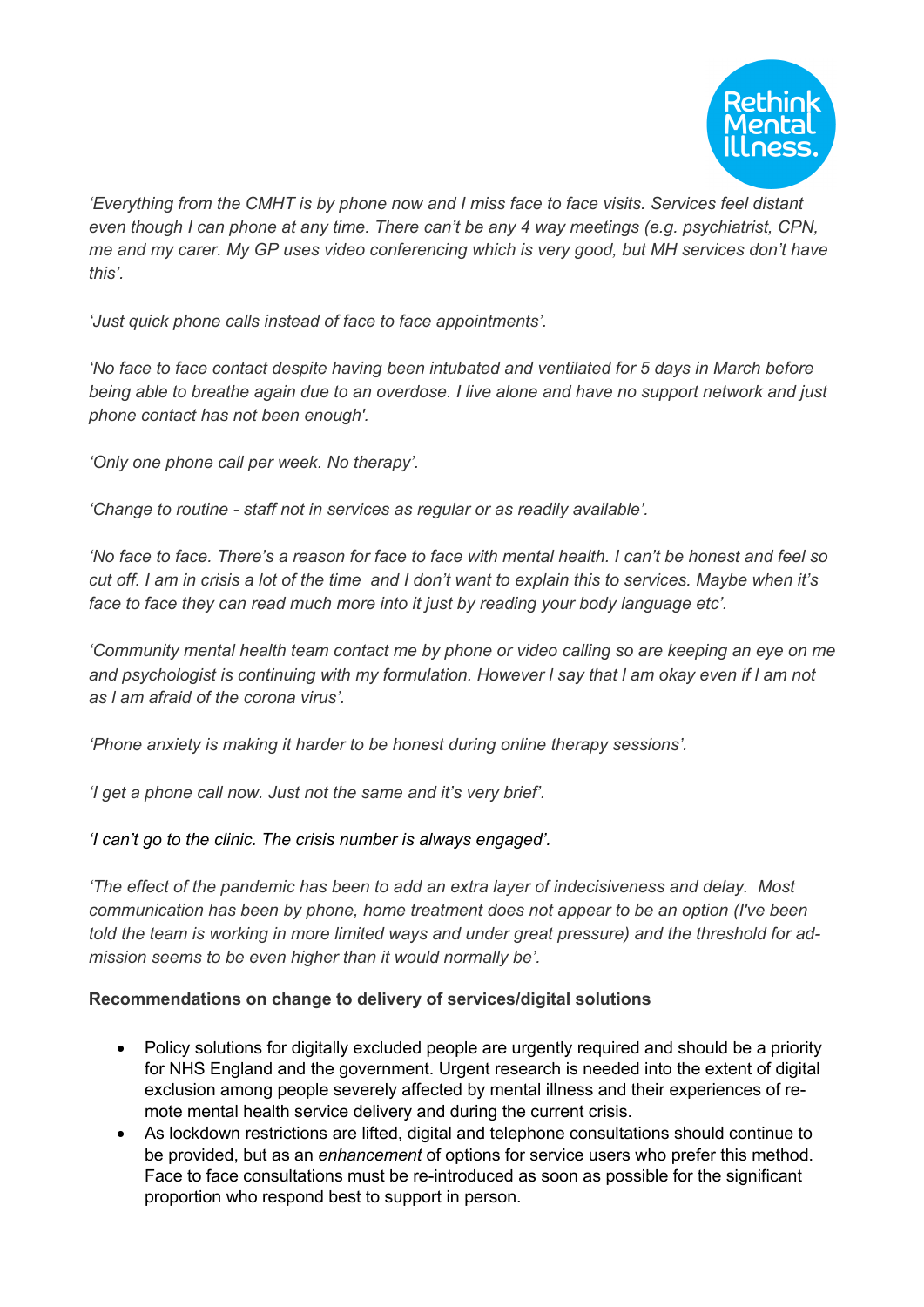

• Service users must be involved in designing and delivering mental health services during and post-pandemic, both at a national and local level – only then will we ensure services are supporting people severely affected by mental illness effectively, particularly in the face of a future mental health epidemic.

#### **No support and cancellations**

Whilst the difficulties in accessing and benefitting from remote support as it is currently being offered are concerning, more so are the number of people who told us that they are currently receiving no support at all.

These responses can be broadly categorised into two parts: those who have received no support (either that they were told to expect or having receiving no contact at all), and who have had their support cancelled. People who have a Community Psychiatric Nurse (CPN), or whose responses suggest they may have a CPN even if they did not specifically state this, appear to have received no communication – even despite in some instances people proactively getting in touch with their care team.

We'd welcome more information on what guidance has been issued to Community Mental Health Teams (CMHTs) on how to communicate with service users during the pandemic. A pattern of people feeling like a burden, or being scared to make appointments because of the virus, also emerged.

This has had serious consequences for a number of people who are high risk, such as recent inpatients not being supported and incidences of self harm and suicide attempts leading in some cases to repeat admissions.

'Since been discharged over 2 weeks ago I've had 2 phone calls and 1 visit from CPN, no GP fol*low up, and rushed back into hospital after an overdose'*

Seeking help in crisis has become much more difficult than it already was, the crisis team told me that I needed more support than the phone call we were having but in the end didn't actually pro*vide me with any.'*

*'Since covid my weekly appointments have been cancelled so I haven't been seen for 2 months'.*

*'All appointments at my CMHT have been cancelled until the end of May'.*

*'My weekly therapy appointments (DBT) have been cancelled indefinitely. The out-of-hours Retreats and Community Front Rooms have also closed down. Access to CMHT via telephone is limited'.*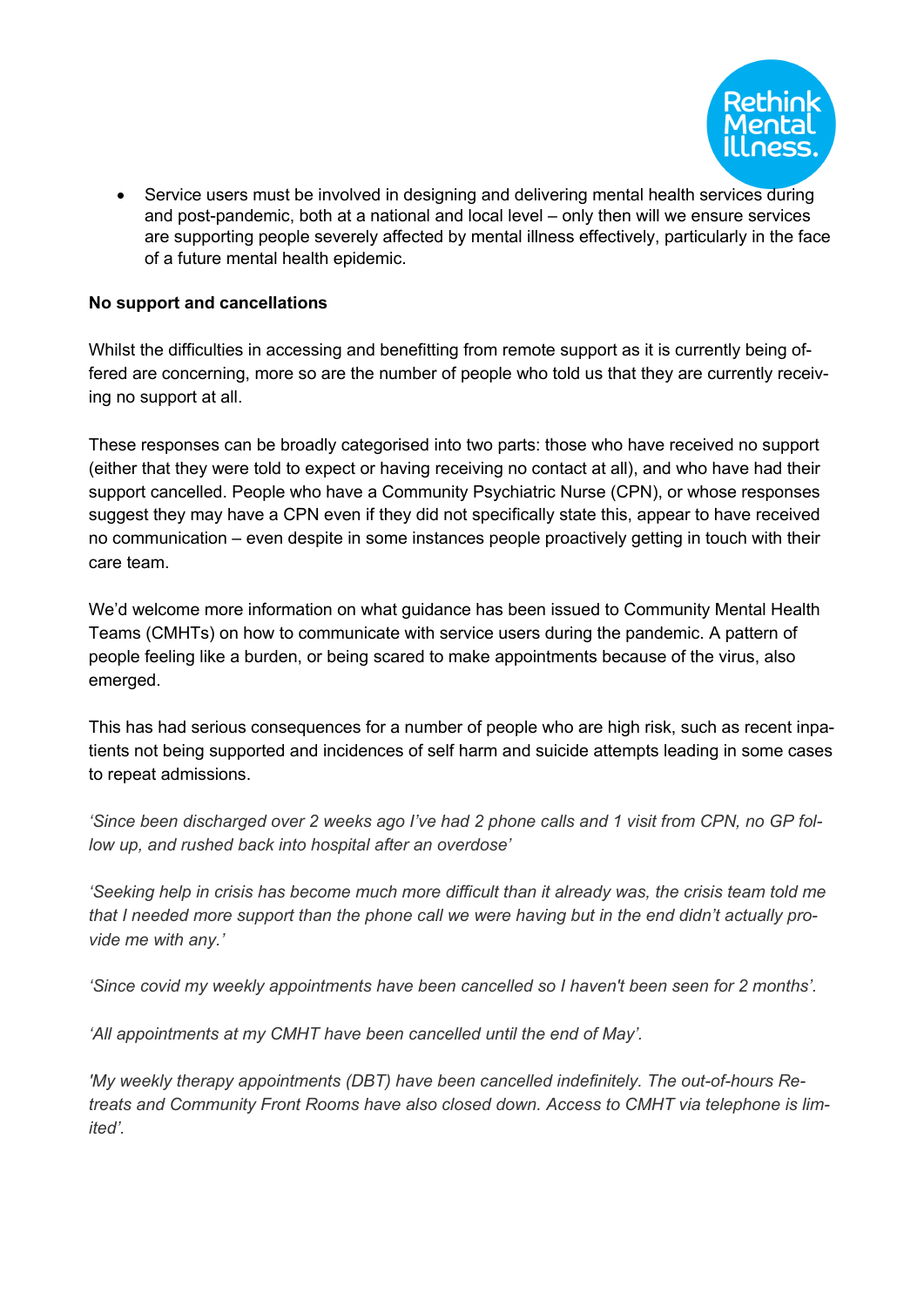

*'Since transitioning to adult mental health services in February, I have not seen a psychiatrist from my team. With coronavirus, I do not know when I will see one'.*

*After spending more than a week in the ICU following a serious serious attempt I was discharged and have had no follow up except one crisis team visit the day after discharge. Services have not contacted me again and I haven't contacted them due to phone anxiety and not wanting to bother* them. If it were not for coronavirus I would have gone home to see my GP in person by now'.

*'I was having treatment for my PTSD and it's not happening. I had suicide attempts in the past which has lead me to almost being sectioned under the mental health act. I also had relapses and* with treatment I can learn to manage my conditions and keep stable as without it I struggle and I *don't want another relapse'.*

*'There is none. I have been ghosted. The system has forgotten me yet again'.*

'I was intubated and ventilated for 5 days in ICU following an overdose in March. I haven't seen an*yone from the acute mental health team since being discharged home'.*

*'Since coronavirus I haven't even heard from my therapist even though she was meant to come* see me before lockdown, not as much as a text or call, I self harm and this has increased now to *the point I do not w an t to be here'.*

'Ashamed of how badly I'm coping and am not somebody who can reach out easily, if at all. My Gp *monitoring me in my discharge plan but this isn't happening so nobody knows what effect my eating disorder is having'.*

*'My partner was discharged from a specialist eating disorder hospital in January with the expectation of a number of follow-up therapy/care referrals alongside constant monitoring of her weight and general health at her GP surgery, however none of this is happening because of the crisis'.*

People on a Care Programme Approach (CPA) should be followed up with seven days after discharge from a mental health unit, or after 48 hours if a risk of suicide is identified. It is vital that this continues to happen during the pandemic and we would welcome clarification on whether this is still expected.

## **Accessing medication**

Though we didn't prompt for answers on medication in the survey, the qualitative responses we received demonstrate that respondents are having numerous issues accessing the medication they need.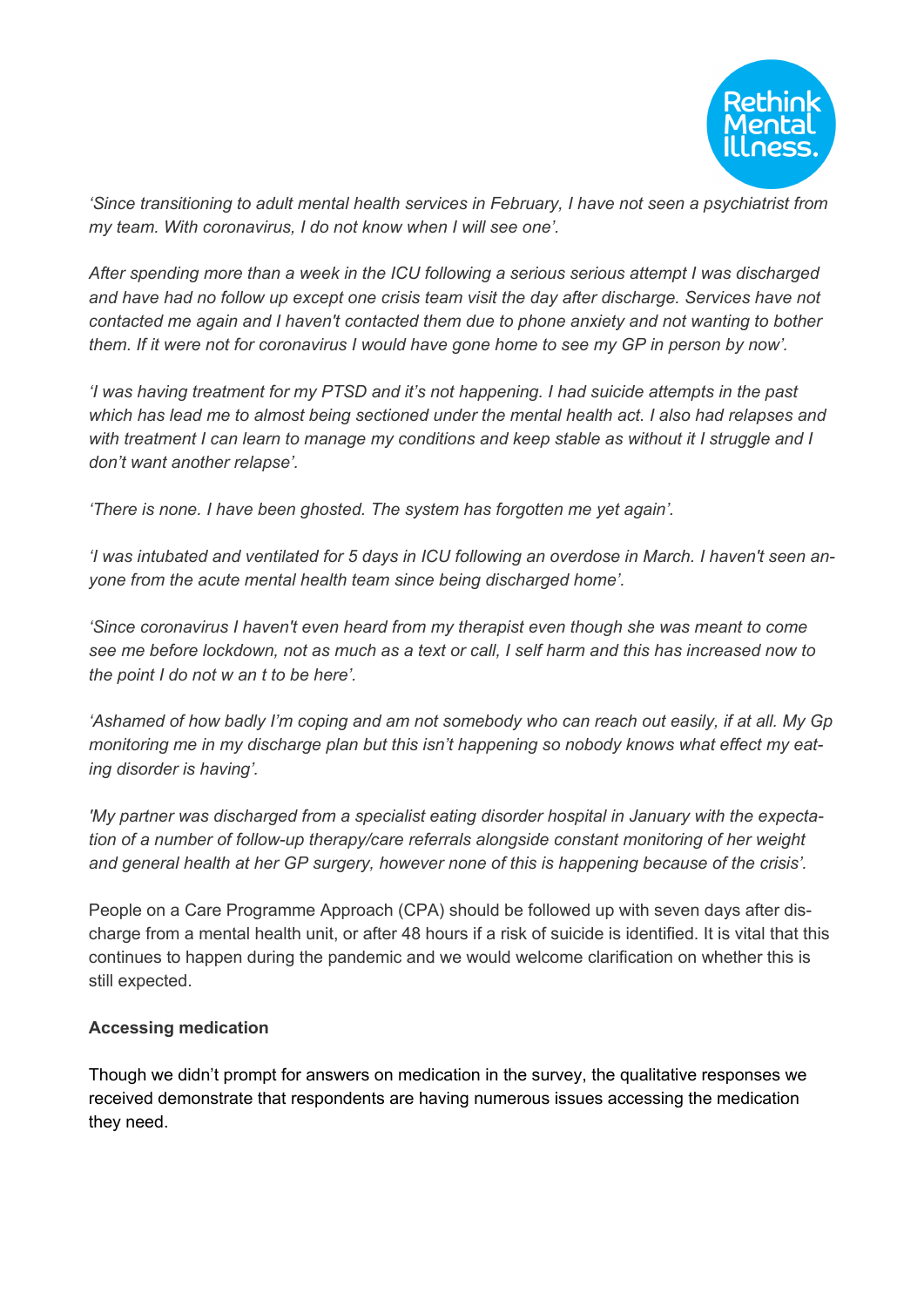

These include difficulties with ongoing access to depot injections, medicine shortages and difficulties accessing prescriptions both from clinicians and pharmacists. Some people have managed their own dosage or switched medications as a result.

We would welcome further clarification on what guidance is being issued currently about administering medication in homes versus hospitals. We understand there may be some challenges around entering service user homes because of complicance with distancing, but equally there are difficulties for service users going to healthcare sites because of shielding or anxiety about leaving the house during Coronavirus. Where shortages or changes in medication happen, the expertise of mental health pharmacists must be called upon to minimise side-effects.

'I have had to fight to have my depot injection to be given to me in my home. I am so high risk. They want to stop giving me home treatment in 12 weeks but I'm worried to leave home in case I *get CV19'.*

*'Fortnightly care coordinator visit & weekly OT activity both dropped, replaced with one phone call* & one text message in six weeks - those face to face meetings were also PRN medication top up *opportunities but I've kinda managed my use of those down to nothing through the lockdown'.*

*'Due to a national shortage of Depakote; it's taking longer for the pharmacy to order their stock. I order all of my prescriptions online with my GP Surgery and the GP's Pharmacist signs my prescriptions off'.*

*'No face to face visits, harder to sort prescriptions, zoom therapy sessions, harder to get hold of care coordinator, less access to crisis team'.*

*'The only difference from the CMHT is that my support has been via a telephone call rather than the usual home visit. I am very concerned about my regular Pych medication though, which I have* been taking for 10 years - as this has been unobtainable for the past 4 weeks (Moclobemide), so I *am currently having to manage on Quetiapine'.*

*'Getting support from mental health services has always been a struggle but these services are almost non-existent now. There has been a terrible lack of communication between my GP and the community mental health team. I have been told one thing and they another, there have been multiple drug errors. So much so my mother has started a complaints procedure with PALS'.*

*'I am more anxious but my GP won't prescribe any more diazepam'.*

*'I have struggled to get my prescription medication as there have been miscommunication between* my GP and pharmacy, I am on a waiting list to see a CPN with no indication of when that will be, I have been on a waiting list for CAT therapy with the CMHT for 6 months with no indication as to *where I am on the waiting list'.*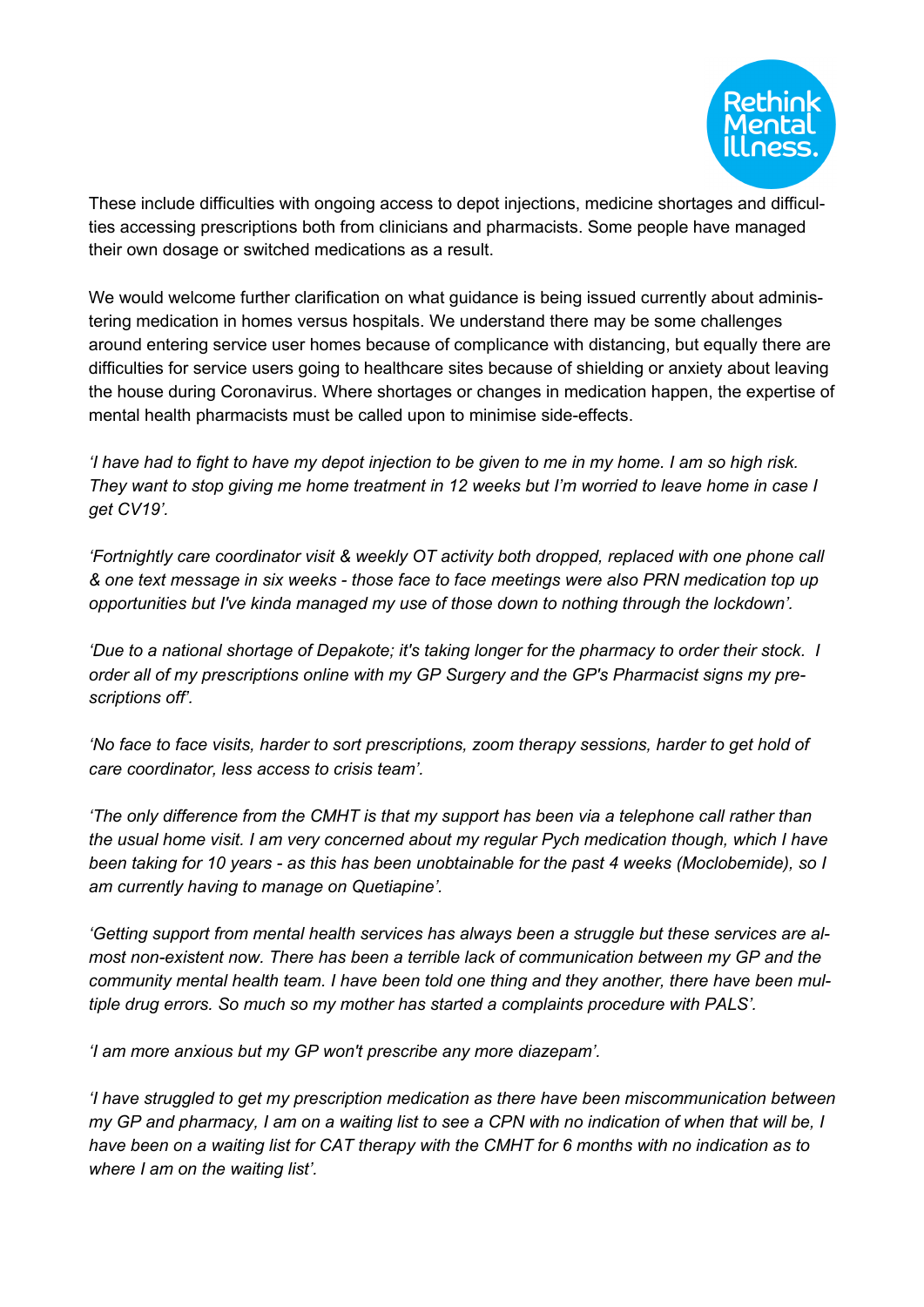

*'It's harder to get the right medication and I feel like I am a burden'.*

#### **3. Further research on the crisis pathway**

Following on from the work above, Rethink Mental Illness with be conducting focus groups on people's experiences of the crisis pathway with NHSX, with the findings above serving as a starting point.

Participants will have a good understanding of the crisis services in their area, how they are and are not meeting people's needs, what has been different during the rapid response to the coronavirus, and how this difference has been helpful and unhelpful.

We will be happy to provide further insights on this work as it develops.

#### **4. Insights from the Somerset Mental Health Alliance**

The Somerset Mental Health Alliance is a VCSE consortium of ten charities with Rethink Mental Illness as the lead accountable body, working in partnership with Somerset NHS Foundation Trust, Somerset County Council, Somerset CCG, along with voice of lived experience through our Experts by Experience Leaders.

In line with the Long Term Plan and the Community Mental Health Framework, we are redesigning community mental health services in Somerset. Our shared principles include that there should be no wrong door for service users to present at (indeed no doors at all), and that warm introductions for people should be made into, across and between different services, and joined up working and training for all delivery parters.

Trust between the different partners has been built up, enabling us to move quickly, and the knowledge and expertise of local charities has been enhanced where relationships with the community already exists. During the pandemic we have enhanced the existing Mindline helpline with new services. This means anyone in Somerset can be linked to an enhanced level of support on debt, housing, money advice, access to peer support, 1:1 remote access support, eating disorder specific support etc.

The helpline has been extended to all ages, 24/7, with on call clinical support, and a warm transfer through to other services. The response to the virus has galvanised the alliance, focusing our minds on what we know we can do quickly and what experts by experience tell us works for them.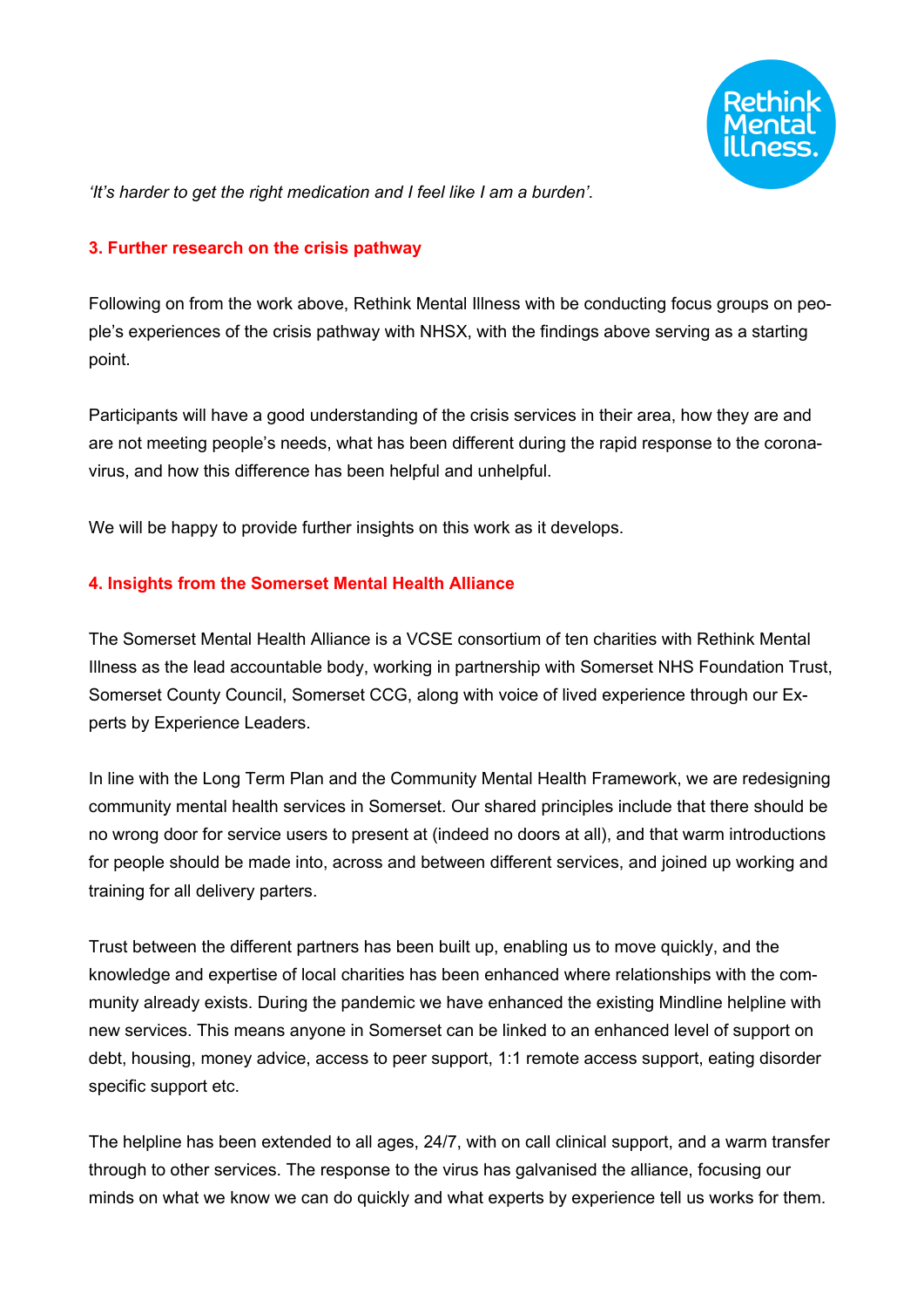

VCSE and NHS staff have worked together as virtual locality teams so that partnership continues to develop during the pandemic.

The Alliance is also pressing ahead with work that can be started now and can continue post-crisis, such as one shared digital personal plan (including with the service user and carer permission), and ensuring that working groups continue virtually to maintain momentum in redesigning services.

We would be happy to share further details on the work of the Alliance on request.

## **5. Clic: no one should experience poor mental health alone**

There is already evidence that the UK's mental health is deteriorating at a population level. With funding from Public Health England, Mental Health UK, of which Rethink Mental Illness is a part, has established the Clic offer to help address some of these issues.

During a period when we when are forced to be distant from one another, including those we love, and many have seen their appointments cancelled. Our new online offer helps reduce the loneliness and isolation people with poor mental health experience. Clic is a facilitated peer to peer online chat and support forum. 1500 people have registered since early April and 14,000 posts have been made. The feedback we have received from users has is that people feel less isolated, have experienced improvements in mental health, and are more confident in discussing their illness.

We have an ambitious plan to grow the forum exponentially over the course of the year. Further details on Clic are available on request.

## **6. Our helplines: existing and new**

Rethink Mental Illness runs a large number of helplines aimed at different audiences, at both a national and local level including Gloucestershire, the Black Country, and South Yorkshire. We offer support to people at risk of self harm and suicide, carers, and those in specific demographic groups such as BAME populations. Our local level services provide emotional support and national services offer advice and information a range of issues including on housing, welfare and the Mental Health Act.